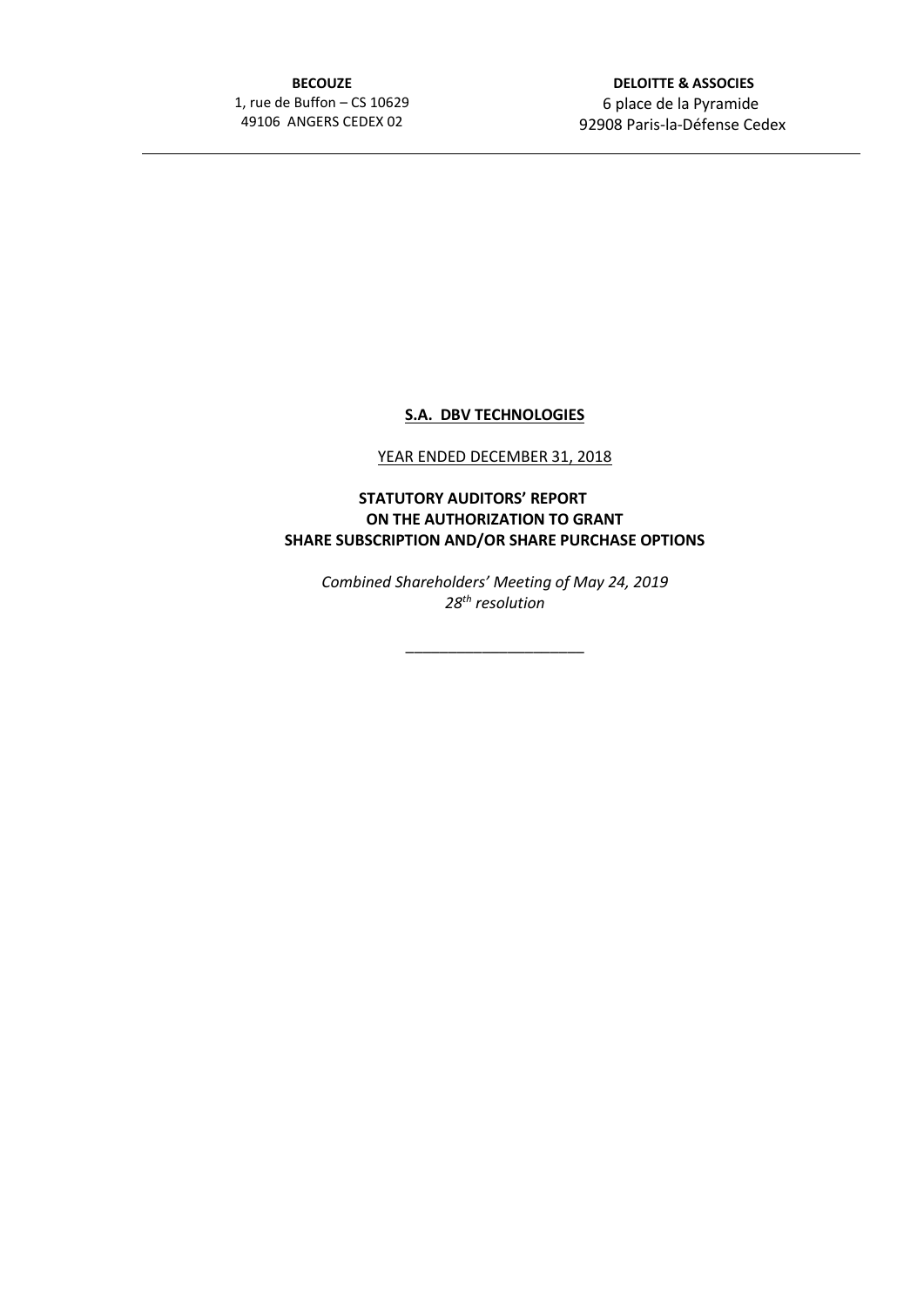## **S.A. DBV TECHNOLOGIES** 177 - 181, avenue Pierre Brossolette 92120 MONTROUGE

\_\_\_\_\_\_\_\_\_\_\_\_\_\_\_

*Statutory Auditors' report on the authorization to grant share subscription and/or share purchase options*

*Combined Shareholders' Meeting of May 24, 2019 – 28th resolution*

*This is a free translation into English of the statutory auditors' report issued in French and is provided solely for the convenience of English speaking readers. This report should be read in conjunction and construed in accordance with French law and professional auditing standards applicable in France.*

To the Shareholders' Meeting of DBV Technologies,

In our capacity as Statutory Auditors of your Company and in accordance with the procedures set forth in Articles L. 225-177 and R. 225-144 of the French Commercial Code (*Code de commerce*), we hereby report to you on the authorization to grant share subscription and/or share purchase options to some or all employees or certain categories of personnel, and/or corporate officers who satisfy the conditions stipulated in Article L. 225-185 of the French Commercial Code, of the Company or companies or economic interest groupings affiliated to the Company under the conditions stipulated in Article L. 225-180 of the French Commercial Code, a transaction on which you are asked to vote.

The total number of options granted may not confer entitlement to subscribe or purchase a total number of shares exceeding 7.5% of the Company's share capital as of the date of this Shareholders' Meeting.

Based on its report, your Board of Directors proposes that shareholders authorize it, for a period of 18 months expiring at the end of the 2020 Shareholders' Meeting, to grant share subscription and/or share purchase options.

It is the responsibility of the Board of Directors to prepare a report on the reasons for granting share subscription and/or share purchase options and the proposed method used to determine the subscription and/or purchase price. Our role is to express an opinion on the proposed method used to determine the share subscription and/or purchase price.

We conducted the procedures that we deemed necessary in accordance with the professional guidelines of the French National Institute of Statutory Auditors (*Compagnie Nationale des Commissaires aux Comptes*) relating to this engagement. These procedures consisted in verifying that the proposed method used to determine the share subscription and/or share purchase price is disclosed in the Board of Directors' report and that it complies with legal and regulatory requirements.